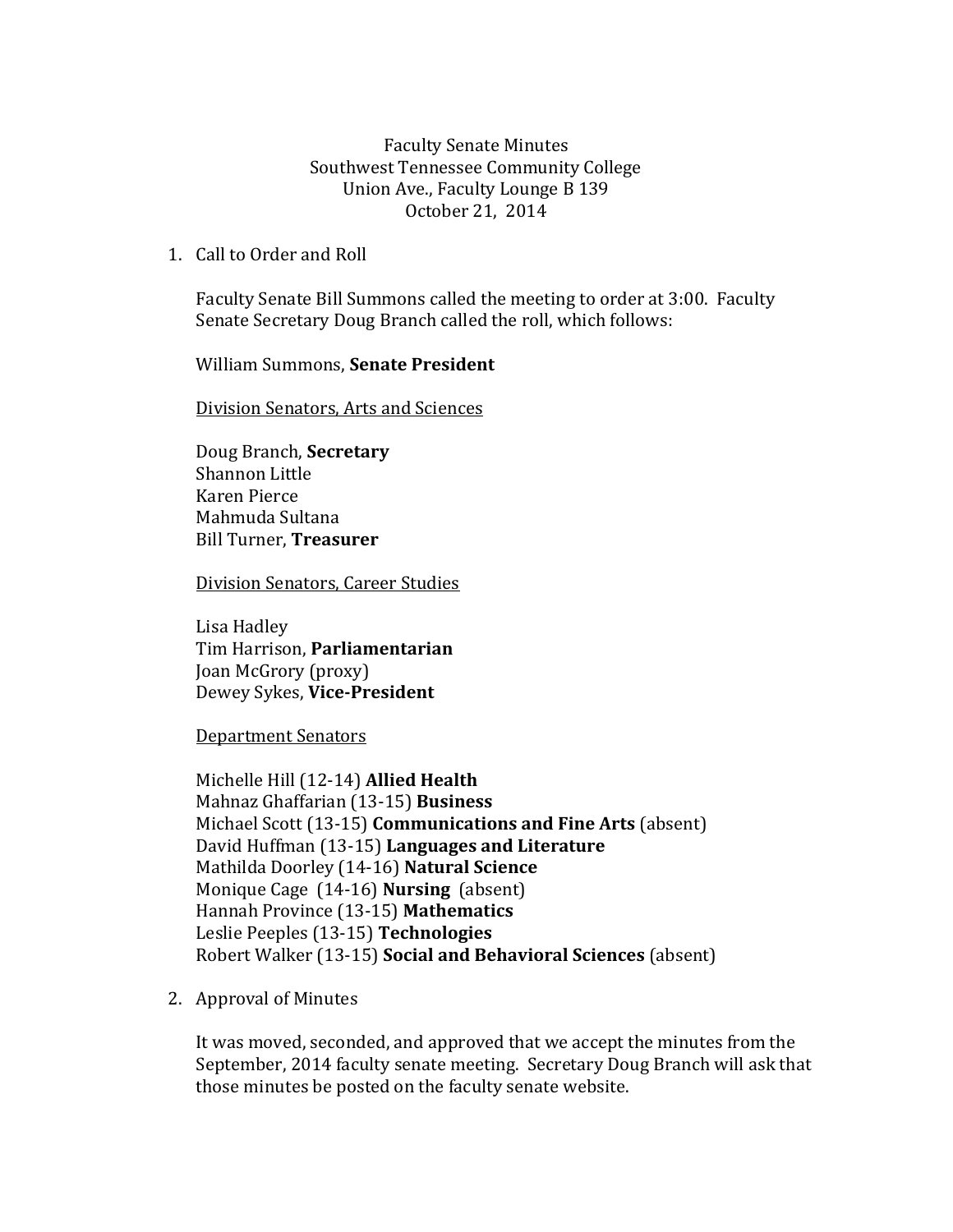- 3. Reports from Senate Officers and Senate Committees
	- A. Bill Summons read a letter from the president, Nate Essex, in which he stated that the search committee for a new provost would not be formed until a new college president has begun his or her duties. In this letter, Essex also approved the senate's request for faculty representation on the search committee for a new dean of the arts and sciences division. Essex's letter suggested that two faculty members would be appropriate. The senate agreed that we would respond to the letter, by way of a letter by Bill Summons. We asked Bill to say, in the letter, that while we would accept two members on the committee, we would prefer more.
	- B. It was moved, seconded, and approved that we would submit the names Dewey Sykes and Shannon Little as our chosen representatives on the dean of arts and sciences search committee. Dewey is from the division of career studies, Shannon from the division of arts and sciences.

Break: The group took a short break to have a group photo taken for the faculty senate website.

- C. Dewey Sykes reported on the progress of the administrator evaluation. committee. The check to pay for the services of Survey Monkey, while sent, has not been received yet. The matter is being investigated. Dewey said the committee is still on target to administer the survey no later than October 31.
- D. Doug Branch, senate secretary, noted that he is having trouble posting an accurate list of faculty senate committees to the website because he hasn't heard from all of the chairs.
- 4. Old Business
	- A. Joan McGrory was absent, so Doug Branch reported for her. She sent Doug and other SEC members lists of faculty members, listed by division, so that division senators could communicate with their division members. Doug will be responsible for getting those lists to the division senators.
	- B. Hannah Province reported on her committee's exploration of why the word "Staff" rather than "Faculty" was put on new faculty ID's. The committee is convinced no malevolent intent was involved, but that Nikita Ashford, who ordered the ID's, was simply attempting to get the product to all Southwest employees in the fastest manner. Nikita is going to order new ID cards with the word "Faculty" on them in January. Faculty can expect to be issued those cards in August, 2015.